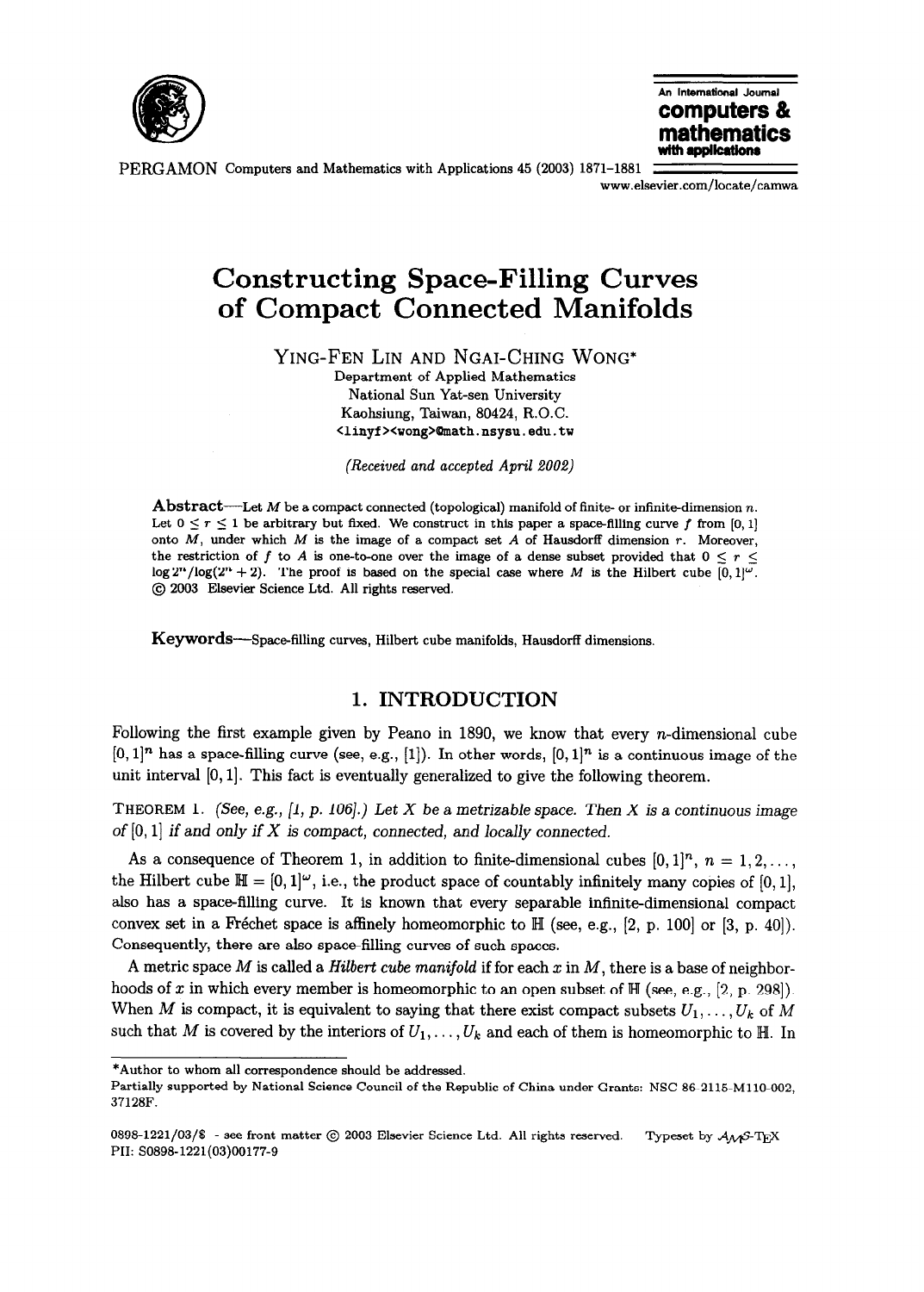this paper, compact (topological) manifolds M are either modeled on  $[0, 1]^n$  if dim  $M = n < \infty$ , or modeled on  $\mathbb{H} = [0,1]^\omega$  if dim  $M = \infty$ .

The existence of a space-filling curve of any compact connected manifold is ensured by Theorem 1. In this paper, we shall construct a *computable* space-filling curve  $f$  of the Hilbert cube  $H$ . Similar results have been obtained for finite-dimensional cubes  $[0, 1]^n$  in  $[4]$  for  $n = 1, 2, \ldots$  In our construction, for any preassigned  $r$  between 0 and 1, we can construct explicitly a space-filling curve f from [0, 1] onto [0, 1]<sup>n</sup>,  $n = 1, 2, \ldots, \omega$ , maps a compact set A of dimension r onto [0, 1]<sup>n</sup>. Moreover, the restriction of f to A is one-to-one over the image of a dense subset provided  $0 \le r \le \log 2^n / \log(2^n + 2)$ . Similar conclusions are carried to compact connected manifolds, which supplement the results in  $[5-7]$ .

There is a variety of applications of space-filling curves. To name a few, we mention [8] for embedding Urysohn space into  $C[0, 1]$ ,  $[9]$  for classifying geometric finiteness of Kleinian groups, and  $[10]$  for converting integral equations in *n* variables into one involving one variable. See also [11] for more interesting information.

#### 2. MAIN RESULTS

Recall that the Hilbert cube  $\mathbb H$  can be embedded into the separable Hilbert space  $l_2$  as the set  $\{(x_n): 0 \le x_n \le 1/n\}$  in norm topology (see, e.g., [2, p. 100]). For computational ease, we identify  $\mathbb H$  as the norm compact convex set  $\{(x_n): 0 \le x_n \le 1/2^{n-1}\}$  in  $l_2$ , and frequently write  $\mathbb{H} = \prod_{n=1}^{\infty} [0, 1/2^{n-1}]$  in  $l_2$  if no confusion arises.

LEMMA 2. We can construct a space-filling curve  $f$  of the Hilbert cube  $\mathbb H$ , under which  $\mathbb H$  is the image of a compact subset A of  $[0, 1]$  of Hausdorff dimension zero. Moreover, the restriction of f to  $A$  is one-to-one over the image of a dense subset.

PROOF. We take a sequence of integers  $\{q_k\}$  such that  $q_k \geq 2^k + 2$  for  $k = 1, 2, \ldots$  and  $\lim_{k\to\infty}$   $(k/\log_2 q_k) = 0$ . Let  $A_1, A_2, A_3, \ldots$  be compact subsets of the interval [0, 1] defined by

$$
A_l = \left\{\sum_{k=1}^{\infty} \frac{t_k}{q_1 \cdots q_{2^k}} : t_k = 1, 2, 3, \ldots, 2^k, \ k = 1, 2, 3, \ldots, 2^l\right\},\,
$$

for all  $l = 1, 2, 3, \ldots$  Observe that

$$
A = \bigcap_{l=1}^{\infty} A_l = \left\{ \sum_{k=1}^{\infty} \frac{t_k}{q_1 \cdots q_{2^k}} : t_k = 1, 2, 3, \ldots, 2^k, k = 1, 2, 3, \ldots \right\}
$$

is compact. Since  $A_l$  is a disjoint union of  $2 \times 2^2 \times 2^3 \times \cdots \times 2^{2^l} = 2^{(2^l+1)2^{l-1}}$  intervals each of length  $1/q_1 \cdots q_{2^l}$ , the Hausdorff p-dimensional measure of  $A_l$  for any  $p > 0$  is

$$
H_p^*(A_l)=2^{(2^l+1)2^{l-1}}\left(\frac{1}{q_1\cdots q_{2^l}}\right)^p, \qquad l=1,2,3,\ldots.
$$

Thus,

$$
H_p^*(A) = \lim_{l \to \infty} H_p^*(A_l) = \lim_{l \to \infty} \frac{2 \cdot 2^2 \cdots 2^{2^l}}{q_1^p \cdot q_2^p \cdots q_{2^l}^p}.
$$

Let  $\epsilon(k) = k/\log_2 q_k$ . Then  $k = \log_2 q_k^{\epsilon(k)}$  or  $2^k = q_k^{\epsilon(k)}$ . Since  $\epsilon(k) \to 0^+$  and  $q_k \to \infty$  as  $k \to \infty$ , we have  $\overline{a}$ 

$$
\frac{2^k}{q_k^p} = \frac{q_k^{\epsilon(k)}}{q_k^p} = q_k^{\epsilon(k)-p} \to 0, \quad \text{if } p > 0.
$$

Consequently, the Hausdorff dimension of A is

$$
\dim A = \inf \{ p > 0 : H_p^*(A) = 0 \} = 0.
$$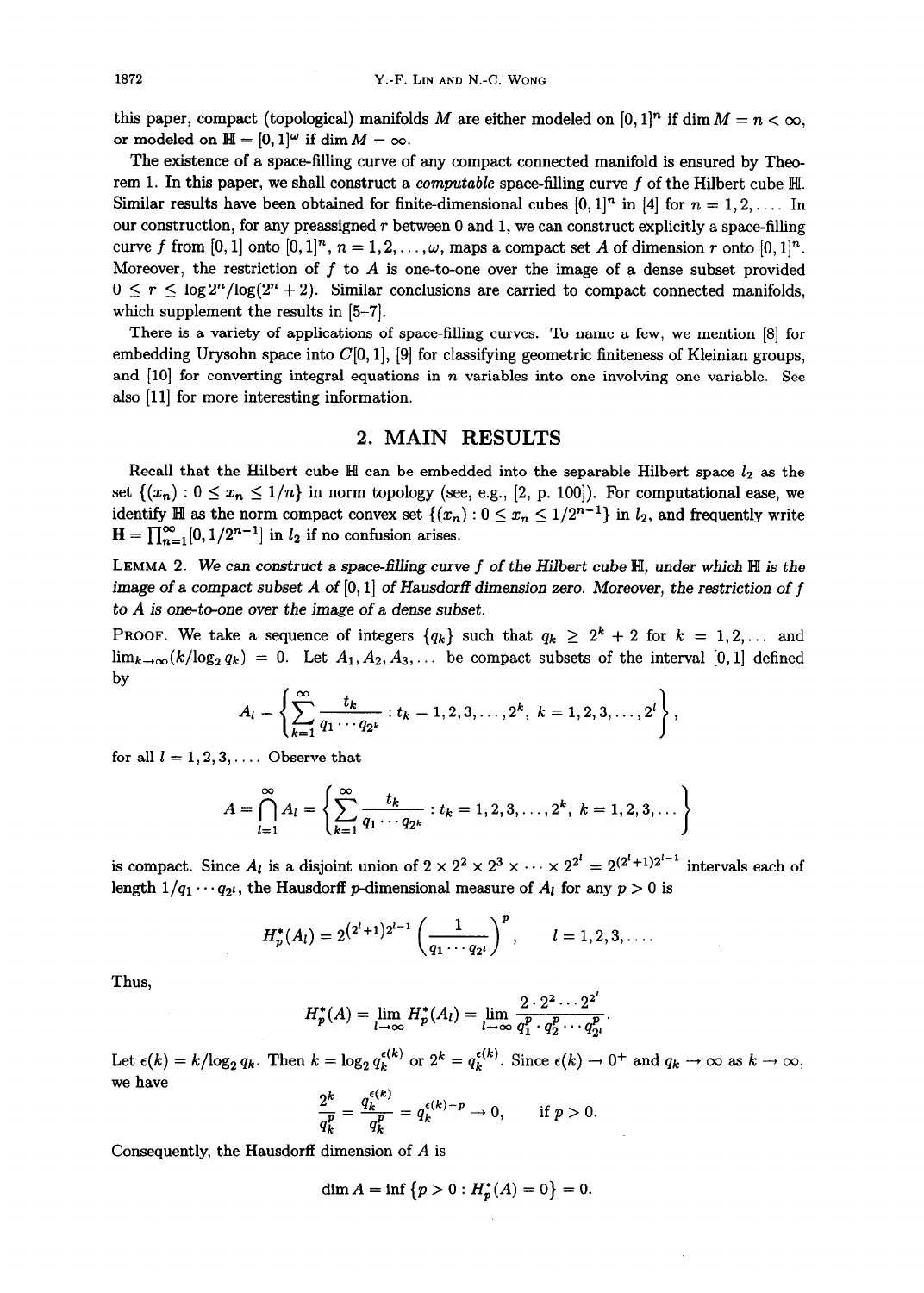Our desired space-filling curve  $f : [0,1] \rightarrow \mathbb{H}$  is given by sending t in [0,1] to the point  $(x_1(t),x_2(t),x_3(t),\dots)$  in  $\mathbb{H}=\prod_{n=1}^{\infty}[0,1/2^{n-1}]\subseteq l_2$ . More precisely, we write t in its q-expansion  $t = \sum_{k=1}^{\infty} t_k/q_1 \cdots q_k$  where  $t_k$  belongs to  $\{0, 1, 2, \ldots, q_k - 1\}$ , and writ

$$
\left.\begin{array}{lll}\nx_1(t) = & 0.x_{11} & x_{12} & x_{13} \cdots \\
x_2(t) = & 0.0 & x_{22} & x_{23} \cdots \\
x_3(t) = & 0.0 & 0 & x_{33} \cdots \\
\vdots & & & & \n\end{array}\right\} \text{ in base 2 expansion.}
$$

Denote by  $(a)_2$  the base 2 representation of a. We assign  $q_0 = t_0 = x_{nk} = 0$  for  $k = 0, 1, 2, \ldots$ ,  $n - 1$ , where  $n = 1, 2, ...,$  and

$$
x_{11} = \begin{cases} y_1, & \text{if } 1 \le t_1 \le 2^1, \ (t_1 - 1)_2 = y_1, \\ 1, & \text{if } 2^1 + 1 \le t_1 \le q_1 - 2, \\ 0, & \text{if } t_1 = 0 = t_0 \text{ or } q_1 - t_1 = 1 = q_0 - t_0, \\ 1, & \text{if } t_1 = 0 \ne t_0 \text{ or } q_1 - t_1 = 1 \ne q_0 - t_0; \end{cases}
$$

$$
(1, \quad \text{if } t_1 = 0 \neq t_0 \text{ or } q_1 - t_1 = 1 \neq q_0 - t_0;
$$
\n
$$
(x_{12}, x_{22}) = \begin{cases} (y_1, y_2), & \text{if } 1 \leq t_2 \leq 2^2, \ (t_2 - 1)_2 = y_1 y_2, \\ (1, 1), & \text{if } 2^2 + 1 \leq t_2 \leq q_2 - 2, \\ (x_{11}, 0), & \text{if } t_2 = 0 = t_1 \text{ or } q_2 - t_2 = 1 = q_1 - t_1, \\ (1 - x_{11}, 1), & \text{if } t_2 = 0 \neq t_1 \text{ or } q_2 - t_2 = 1 \neq q_1 - t_1; \end{cases}
$$

In general,

$$
(x_{1n}, x_{2n}, \ldots, x_{nn}) = \begin{cases} (y_1, y_2, \ldots, y_n), & \text{if } 1 \le t_n \le 2^n \text{ and} \\ & (t_n - 1)_2 = y_1 y_2 \cdots y_n, \\ & \text{if } 2^n + 1 \le t_n \le q_n - 2, \\ (x_{1n}, x_{2n}, \ldots, x_{nn}) = \begin{cases} (x_{1n-1}, x_{2n-1}, \ldots, x_{n-1n-1}, 0), & \text{if } t_n = 0 = t_{n-1} \text{ or} \\ & (1 - x_{1n-1}, 1 - x_{2n-1}, \ldots, \\ & (1 - x_{n-1n-1}, 1), & \text{if } t_n = 0 \ne t_{n-1} \text{ or} \\ & q_n - t_n = 1 \ne q_{n-1} - t_{n-1}. \end{cases}
$$

A routine verification will show that even for those  $t$  having two distinct  $q$ -expansions, the values of  $x_1(t), x_2(t), x_3(t), \ldots$  are unique. We check that f is (uniformly) continuous on [0, 1]. For  $\epsilon > 0$ , fix a positive integer *n* such that

$$
\sum_{k=n+1}^{\infty} \left(\frac{1}{2^{k-1}}\right)^2 < \frac{\epsilon}{2}.
$$

For x in H, write  $x=(x_1,x_2, \ldots, x_n, \ldots)$  in  $l_2$ . Observe that

$$
||x||_2^2 = \sum_{k=1}^{\infty} x_k^2 < \sum_{k=1}^n x_k^2 + \frac{\epsilon}{2}.
$$

Let m be a positive integer such that  $n/2^m < \epsilon/2$ . Let  $\delta = 1/q_1q_2\cdots q_{m+1}$ . Suppose  $t, t' \in [0, 1]$ such that  $|t - t'| < \delta$ . We write t, t' in their q-expansions with infinitely many nonzero digits  $t_k$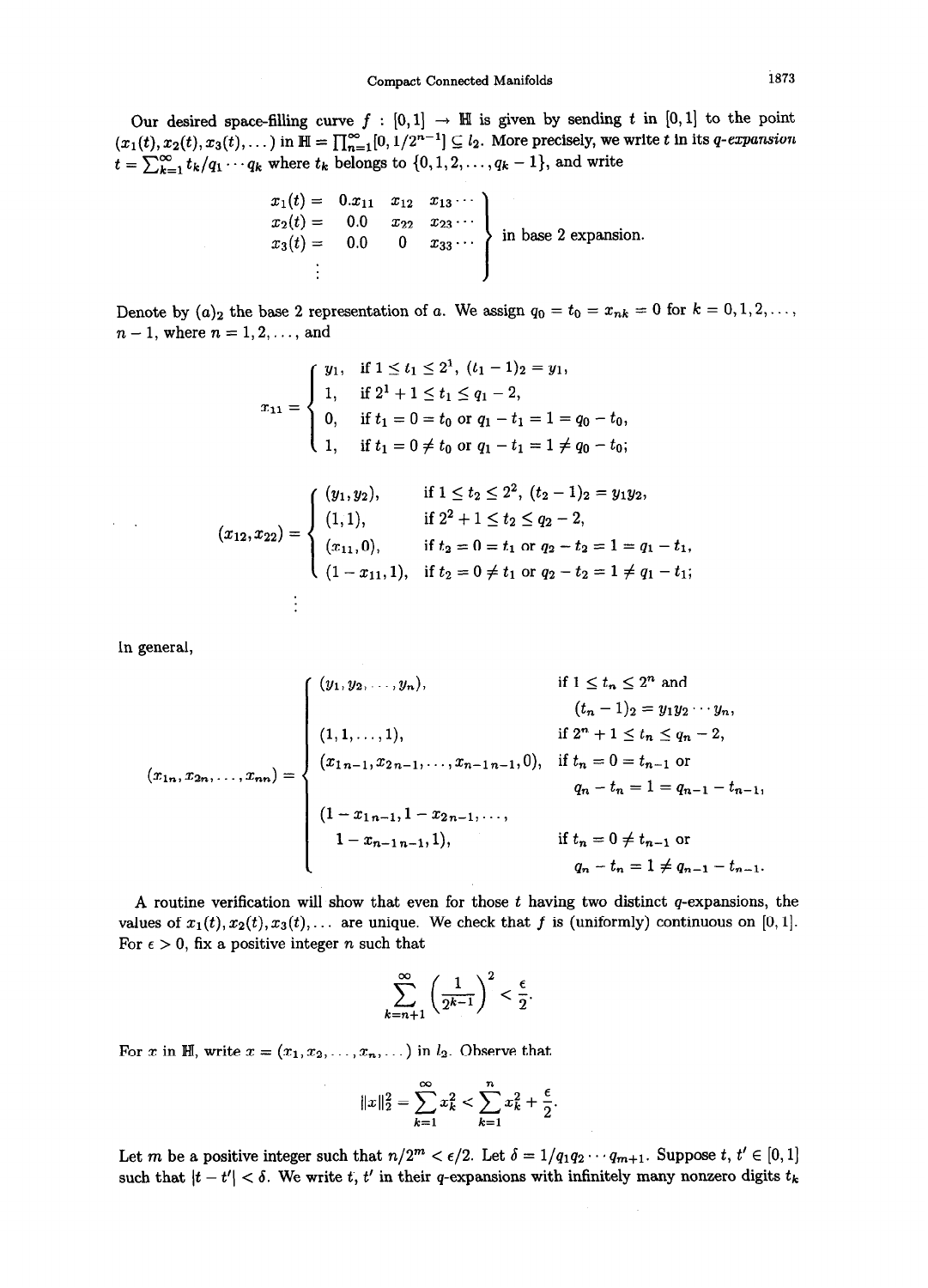and  $t'_k$ . In this way,  $t_k=t'_k$  for  $k=1,2,\ldots, m$ . Let  $x = f(t)$  and  $x' = f(t')$ . The first m digits of  $x_k$  and  $x'_k$  agree, and thus  $|x_k - x'_k| \leq 1/2^m$ , for  $k = 1, 2, \ldots$ . Then

$$
||x - x'||_2^2 < \sum_{k=1}^n |x_k - x'_k|^2 + \frac{\epsilon}{2} \le \frac{n}{2^m} + \frac{\epsilon}{2} < \frac{\epsilon}{2} + \frac{\epsilon}{2} = \epsilon.
$$

It is plain that the image of A under this curve is the entire of  $H$ .

Finally, let  $\mathbb{H}_0$  be the subset of  $\mathbb H$  consisting of points x such that  $f^{-1}(x)$  contains more than one point in A. Let  $A_0 = f^{-1}(\mathbb{H}_0) \cap A$ . It is not difficult to see that a point  $x = (x_1, x_2, ...) \in \mathbb{H}_0$ if and only if at least one coordinate  $x_i$  has a finite binary expansion. Correspondingly, the q-expansion of any point t in  $A_0$ , when  $f(t) = x$ , will have a special form  $t = \sum_{k=1}^{\infty} t_k/q_1q_2 \cdots q_k$ in which the i<sup>th</sup> digits of the binary expansion of  $t_k - 1$  are eventually constant as  $k \to \infty$ . Obviously,  $A \setminus A_0$  is dense in  $A$ ,  $\mathbb{H} \setminus \mathbb{H}_0$  is dense in  $\mathbb{H}$ , and f is one-to-one from  $A \setminus A_0$  onto  $\mathbb{H} \setminus \mathbb{H}_0$ .

In the following, we denote by  $[a]$  the greatest integer part of a real number  $a$ .

LEMMA 3. For each real number  $G \geq 1$ , there exists a sequence of positive integers  $\{q_k\}$ , chosen from  $\{[G], [G] + 1\}$ , such that

$$
\lim_{k\to\infty}(q_1q_2\cdots q_k)^{1/k}=G.
$$

PROOF. Set  $q_1 = [G]$ . We shall choose subsequent  $q_k$  to satisfy the inequalities

$$
[G] G^{k-1} \le q_1 q_2 \cdots q_k \le ([G]+1)G^{k-1}.
$$

Suppose  $q_1, q_2, \ldots, q_{k-1}$  are chosen accordingly. In case  $q_1q_2\cdots q_{k-1} \geq G^{k-1}$ , we set  $q_k = [G]$ ; otherwise, we set  $q_k = [G] + 1$ . It is easy to see that  $q_k$  does not violate the above inequalities. Finally, we observe that

$$
\left(\frac{[G]}{G}\right)^{1/k} \le \frac{(q_1q_2\cdots q_k)^{1/k}}{G} \le \left(\frac{[G]+1}{G}\right)^{1/k}
$$

for all  $k = 1, 2, \ldots$  Hence,  $\lim_{k \to \infty} (q_1 q_2 \cdots q_k)^{1/k} = G$ .

LEMMA 4. For  $0 < r \leq 1$ , we can construct a space-filling curve f of the Hilbert cube  $\mathbb{H}$ , under which  $\mathbb H$  is the image of a compact subset A of  $[0,1]$  of Hausdorff dimension r. Moreover, the restriction of  $f$  to  $A$  is one-to-one over the image of a dense subset.

PROOF. Let  $G = 2^{1/r} \geq 2$ . Utilizing Lemma 3, we get a sequence  $\{p_k\}$  of positive integers chosen from  $\{[G], [G] + 1\}$  such that

$$
\lim_{k\to\infty}(p_1p_2\cdots p_k)^{1/k}=G.
$$

Set

 $q_1 = p_1p_2 \geq 2^2 = 2^1 + 2$ ,  $q_2 = p_3 p_4 p_5 \geq 2^3 > 2^2 + 2$ ,  $q_3 = p_6 p_7 p_8 p_9 \geq 2^4 > 2^3 + 2$  $\vdots$ 

In general, for  $n = 1, 2, 3, \ldots$ , we set

$$
q_n = p_{\varphi(n-1)+1} \cdots p_{\varphi(n)} \ge 2^{n+1} \ge 2^n + 2,
$$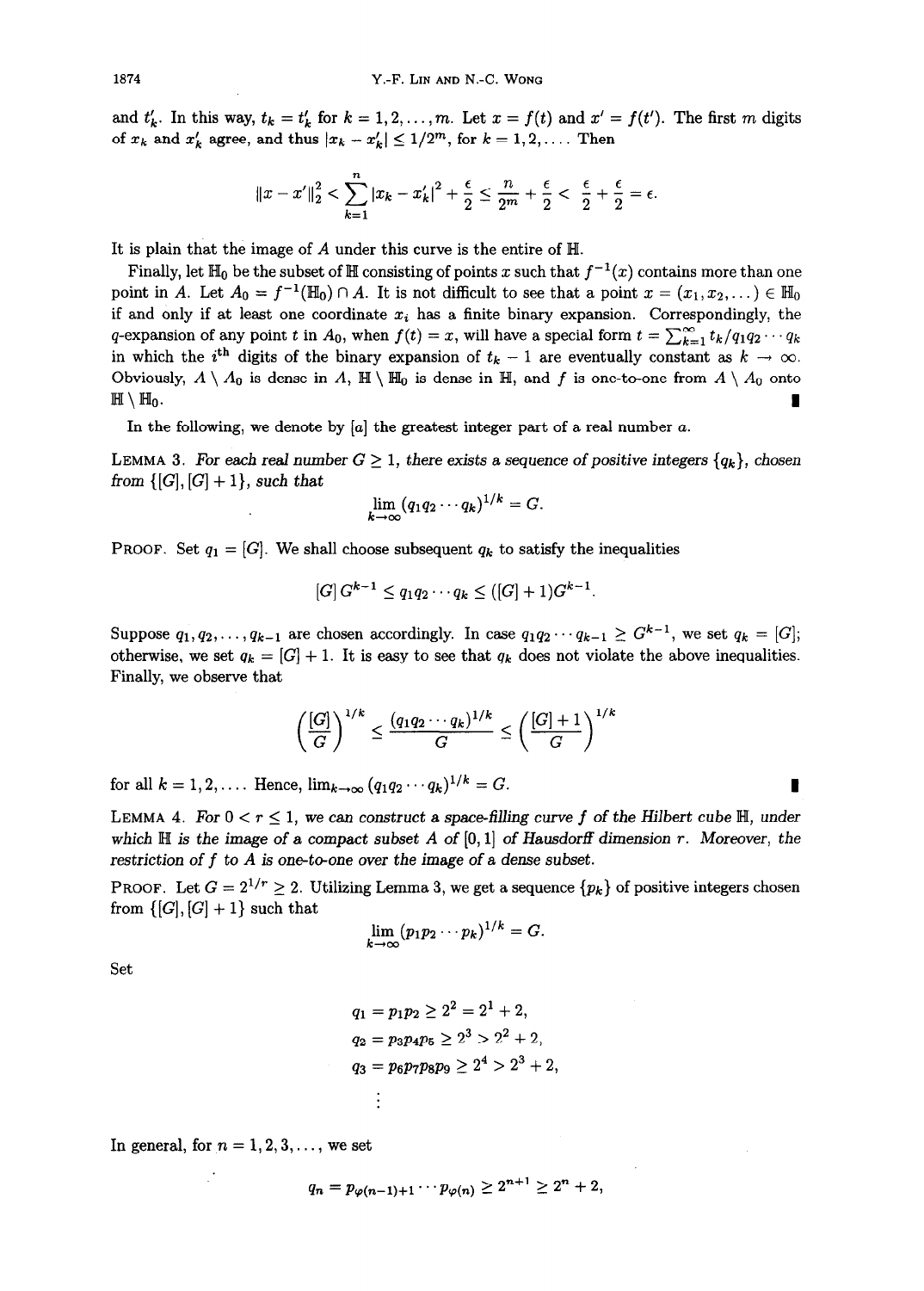where  $\varphi(0) = 0$ , and

$$
\varphi(n) = 2 + 3 + \cdots + (n + 1) = \frac{n(n + 3)}{2}, \qquad n = 1, 2, \ldots
$$

With the sequence  $\{q_n\}$  in hand, we can proceed as in the proof of Lemma 2 and obtain a compact subset A of  $[0, 1]$  whose Hausdorff p-dimensional measure is

$$
H_p(A) = \lim_{l \to \infty} \frac{2 \cdot 2^2 \cdots 2^{2^l}}{(q_1 q_2 \cdots q_{2^l})^p} = \lim_{l \to \infty} \frac{2^{2^{l-1}(2^l+1)}}{(p_1 p_2 \cdots p_{\varphi(2^l)})^p}
$$

$$
= \lim_{l \to \infty} \left( \frac{2^{2^l+1/2^l+3}}{(p_1 p_2 \cdots p_{\varphi(2^l)})^{p/\varphi(2^l)}} \right)^{\varphi(2^l)}
$$

It is plain that  $H_p(A) = \infty$  whenever  $G^p < 2$ , and  $H_p(A) = 0$  whenever  $G^p > 2$ . Hence,  $\dim A = r$ . The rest of the proof goes exactly as in that of Lemma 2.

The finite-dimensional version of Lemmas 2 and 4 has been obtained earlier. It is, however, still open to us if the upper bound  $\log 2^n / \log(2^n + 2)$  can be removed from the following statement.

LEMMA 5. (See [4, Theorem 2]; see also [12].) Let  $n \geq 2$  be any positive integer and  $0 \leq r \leq 1$ . There exists a continuous curve f from  $[0, 1]$  onto  $[0, 1]^n$  under which  $[0, 1]^n$  is the image of a compact set A of Hausdorff dimension  $r$ . Moreover, the restriction of  $f$  to A is one-to-one over the image of a dense subset provided  $0 \le r \le \log 2^n / \log(2^n + 2)$ .

Here comes the main result of this paper.

THEOREM 6. Let  $0 \le r \le 1$  and M be a compact connected manifold of dimension n, where  $n=1,2,\ldots,\omega$ . We can construct a space-filling curve f of M under which the entire manifold M is the image of a compact subset A of  $[0, 1]$  of Hausdorff dimension r. Moreover, the restriction of f to A is one-to-one over the image of a dense subset provided  $0 \le r \le \log 2^n/\log(2^n + 2) (= 1$ if dim  $M = \omega$ ).

PROOF. Suppose M is a compact, connected manifold of dimension  $n (1 \leq n \leq \omega)$ . Then there exists a family of compact subsets  $\{U_1, U_2, \ldots, U_m\}$  of M in which each  $U_i$  is homeomorphic to  $[0,1]^n$ , and  $M \subseteq \bigcup_{i=1}^m \text{int } U_i$ . Without loss of generality, we can assume by connectedness of M that  $(U_1 \cup \cdots \cup U_k) \cap U_{k+1} \neq \emptyset$  for  $k = 1, 2, \ldots, m-1$ . There are homeomorphisms  $h_1, h_2, \ldots, h_m$  from  $U_1, U_2, \ldots, U_m$  onto  $[0, 1]^n$ , and space-filling curves  $g_1, g_2, \ldots, g_m$  from  $[0,1/(2m-1)], [2/(2m-1),3/(2m-1)],\ldots, [2(m-2)/(2m-1),1]$  onto  $[0,1]^n$ , respectively.

Suppose  $p_1$  is a point in  $U_1 \cap U_2$ . Let

$$
h_1^{-1}(\alpha_1, \alpha_2, \dots) = p_1 = h_2^{-1}(\beta_1, \beta_2, \dots)
$$

where 
$$
(\alpha_1, \alpha_2, ...)
$$
 and  $(\beta_1, \beta_2, ...)$  are in  $[0, 1]^n$ . Note that the surjective maps  
\n
$$
f_1 = h_1^{-1} \circ g_1 : \left[0, \frac{1}{2m-1}\right] \to U_1 \quad \text{and} \quad f_2 = h_2^{-1} \circ g_2 : \left[\frac{2}{2m-1}, \frac{3}{2m-1}\right] \to U_2
$$

are continuous. Let  $(\alpha'_1, \alpha'_2, \dots) = h_1(f_1(1/(2m-1))) = g_1(1/(2m-1))$  in  $[0,1]^n$ . Extend  $f_1$  to  $[0,3/2(2m-1)]$  by setting

$$
f_1\left(\frac{1}{2m-1}+\lambda\frac{1}{2(2m-1)}\right)=h_1^{-1}\left(\lambda\alpha_1+(1-\lambda)\alpha_1',\lambda\alpha_2+(1-\lambda)\alpha_2',\ldots\right)
$$

for  $0 \leq \lambda \leq 1$ . In particular,

$$
f_1\left(\frac{3}{2(2m-1)}\right) = h_1^{-1}(\alpha_1, \alpha_2, \dots) = p_1.
$$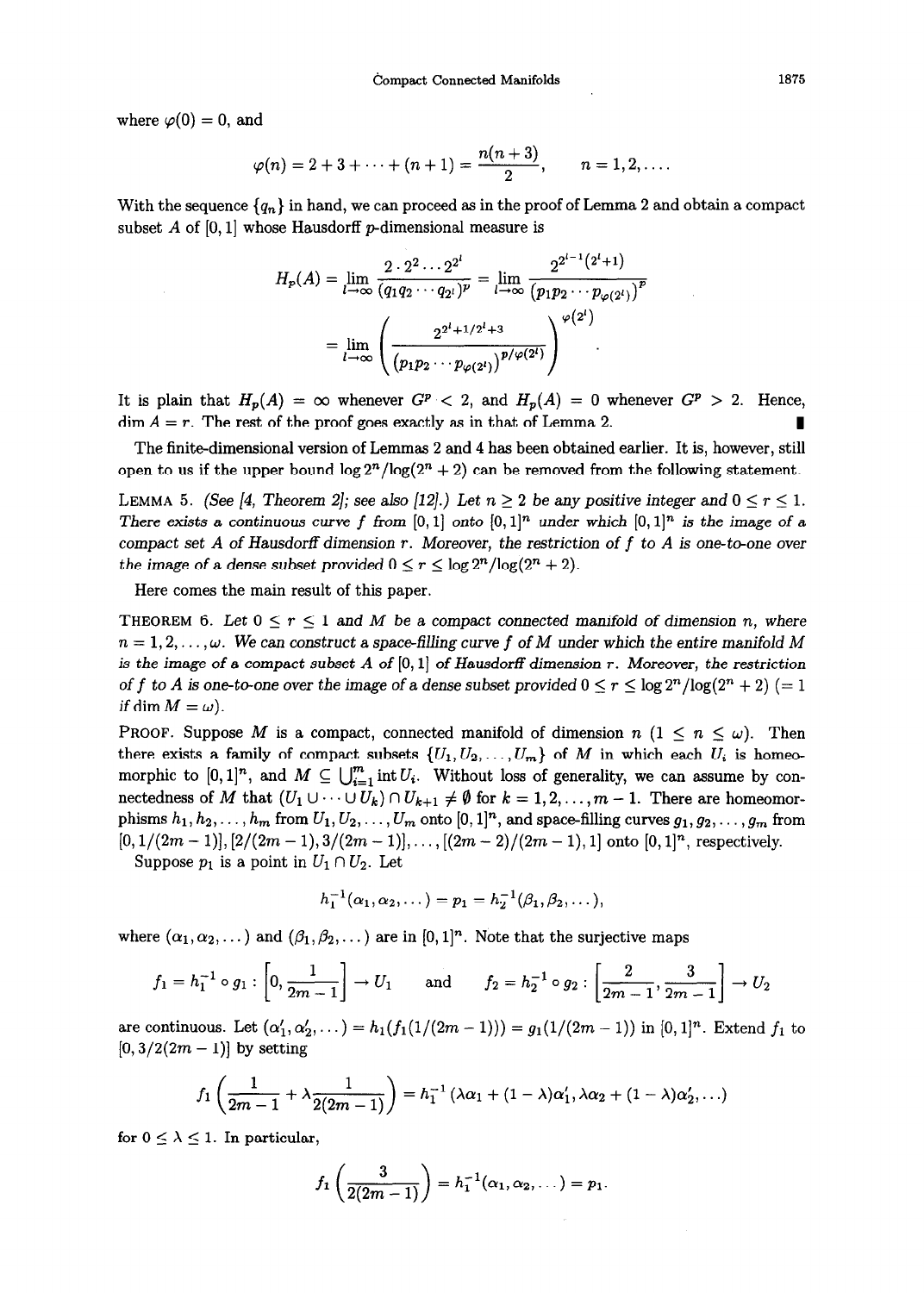Similarly, let  $(\beta'_1,\beta'_2,\dots) = h_2(f_2(2/(2m-1))) = g_2(2/(2m-1))$  in  $[0,1]^n$ . Extend  $f_2$  to  $[3/2(2m-1), 3/(2m-1)]$  by setting

$$
f_2\left(\frac{2}{2m-1}-\lambda\frac{1}{2(2m-1)}\right)=h_2^{-1}(\lambda\beta_1+(1-\lambda)\beta_1',\lambda\beta_2+(1-\lambda)\beta_2',\ldots)
$$

for  $0 \leq \lambda \leq 1$ . In particular,

$$
f_2\left(\frac{3}{2(2m-1)}\right)=h_2^{-1}(\beta_1,\beta_2,\dots)=p_1.
$$

Therefore,  $f_1$  and  $f_2$  agree at the point of the intersection of their domains. As a result,  $f_1 \cup f_2$ is continuous from  $[0,3/(2m-1)]$  onto  $U_1 \cup U_2$ .

In a similar manner, we can construct a continuous function  $f = \bigcup_{k=1}^{m} f_k$  from [0, 1] onto M. Moreover, there are compact subsets  $B_k$  of  $[(2k-2)/(2m-1),(2k-1)/(2m-1)]$  as in Lemmas 2, 4, or 5 such that each  $B_k$  is of any preassigned Hausdorff dimension r, for  $0 \le r \le 1$ , and  $g_k(B_k)$  fills up the whole of  $[0, 1]^n$ . In case  $0 \le r \le \log 2^n / \log(2^n + 2)$ , we can also assume that  $g_k$  is one-to-one over the image of a dense subset of  $B_k$  for each  $k = 1, 2, ..., m$ .

We set

$$
A_1 = B_1,
$$
  
\n
$$
A_2 = \overline{g_2^{-1}(h_2(U_2 \setminus U_1)) \cap B_2},
$$
  
\n
$$
\vdots
$$
  
\n
$$
A_n = \overline{g_n^{-1}(h_n(U_n \setminus (U_1 \cup \dots \cup U_{n-1}))) \cap B_n}
$$

Since  $h_k$  is a homeomorphism, we see that each  $C_k = g_k^{-1}(h_k(U_k \setminus (U_1 \cup \cdots \cup U_{k-1}))) \cap B_k$  is an open subset of  $B_k$  for  $k = 1, 2, ..., n$ . Set  $A = \bigcup_{k=1}^n A_k \subseteq [0, 1]$ . Then A is a compact set of Hausdorff dimension r such that  $f(A) = M$ . Moreover, the restriction of f to A is one-to-one over the image of a dense subset of A contained in  $\bigcup_{k=1}^{\infty} C_k$  provided  $0 \le r \le \log 2^n / \log(2^n + 2)$ .

## 3. TWO EXAMPLES

EXAMPLE 7. A space-filling curve of the three-dimensional cube  $[0, 1]^3$ .

A space-filling curve  $t \mapsto (x(t), y(t), z(t))$  of  $[0, 1]^3$  is given by writing

$$
t = 0.t_1t_2\cdots
$$
 in base 10 expansion

and

$$
x(t) = 0.x_1x_2 \cdots
$$
  
\n
$$
y(t) = 0.y_1y_2 \cdots
$$
  
\n
$$
z(t) = 0.z_1z_2 \cdots
$$
 in base 2 expansion

(in particular,  $t_0 = x_0 = y_0 = 0$ ) such that for  $k \ge 1$ ,

$$
(x_k, y_k, z_k) = \begin{cases} (\alpha, \beta, \gamma), & \text{if } 0 \le t_k - 1 = 4\alpha + 2\beta + \gamma \le 7; \\ (x_{k-1}, y_{k-1}, z_{k-1}), & \text{if } t_k = 0 = t_{k-1} \text{ or } t_k = 9 = t_{k-1}; \\ (1 - x_{k-1}, 1 - y_{k-1}, 1 - z_{k-1}), & \text{if } t_k = 0 \ne t_{k-1} \text{ or } t_k = 9 \ne t_{k-1}. \end{cases}
$$

In general, the first k digits (in base 2) of  $x(t)$ ,  $y(t)$ , and  $z(t)$  can be calculated in terms of the first  $k$  digits (in base 10) of  $t$ . The image of

$$
A = \left\{ \sum_{k=1}^{\infty} \frac{t_k}{10^k} : t_k = 1, 2, \dots, 8, \ k = 1, 2, \dots \right\}
$$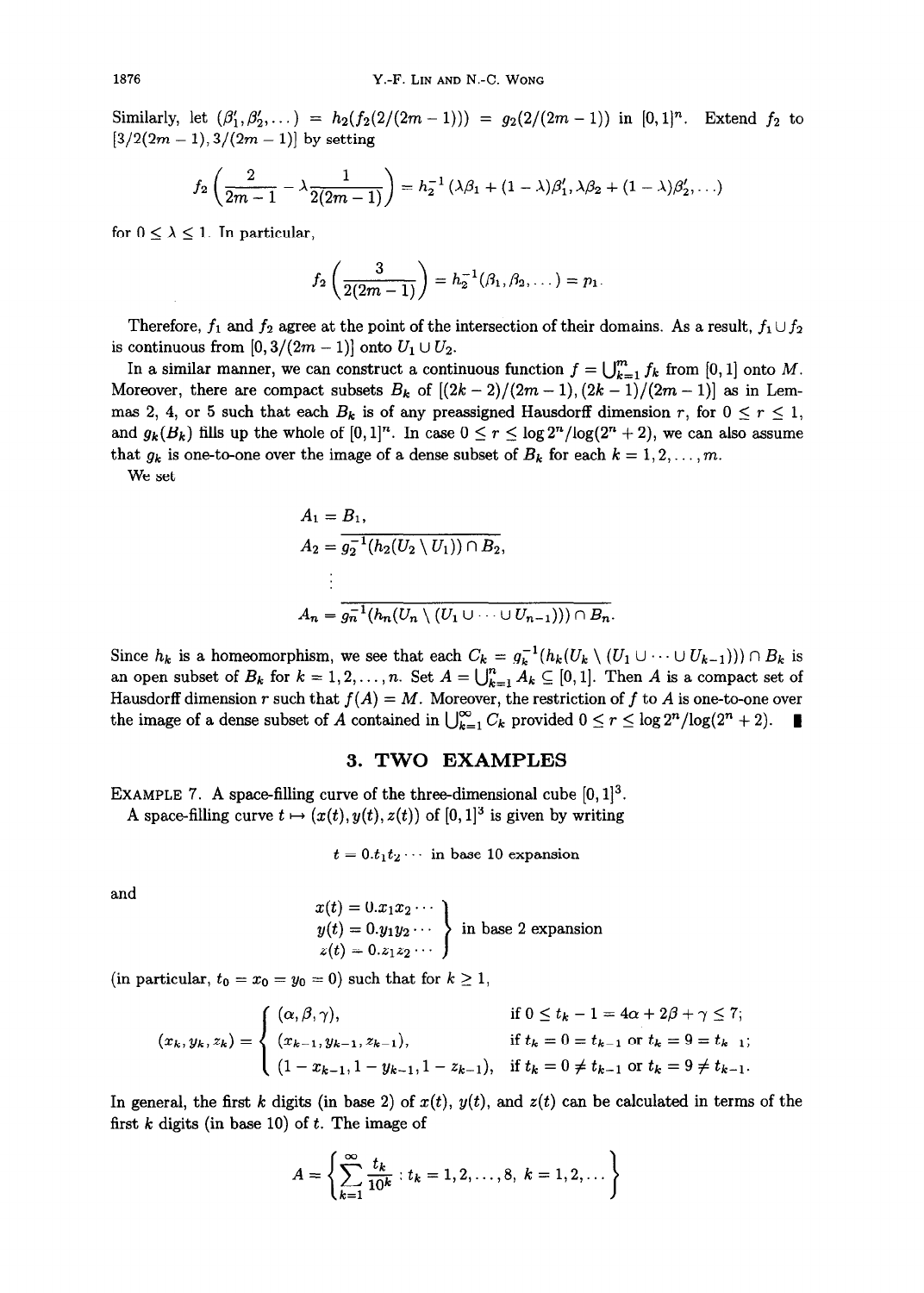

Figure 1. Approximating polygons of order  $1(a)$ ,  $2(b)$ , and  $3(c)$  of a space-filling curve of  $[0, 1] \times [0, 1/2] \times [0, 1/4]$ . These figures are generated by Mathematica version 3.0 in SUN SPARC20-712.

fills up the entire cube  $[0, 1]^3$ . In this case, dim  $A = \log 8 / \log 10$  and f is one-to-one over the image of a dense subset of the compact set A.

To have an idea how the Hilbert cube  $\mathbb{H}=\Pi^{\infty}$  ,  $[0, 1/2^{n-1}]$  is filled up, we rescale our curve to the one  $f(t) = (x(t), y(t)/2, z(t)/4)$ . In Figure 1, we draw three polygons, each of which approx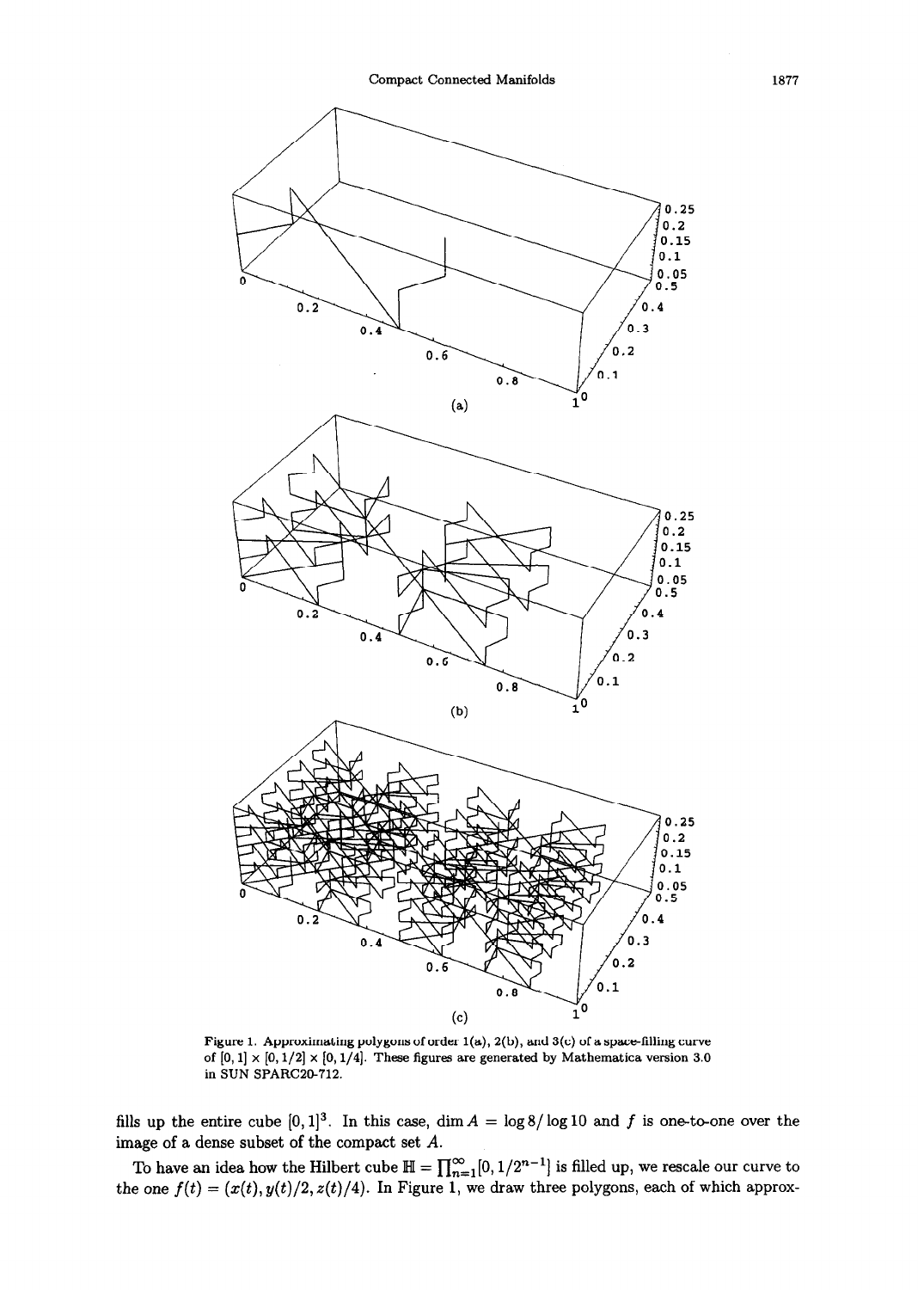imates this space-filling curve within  $1/2$  (order 1),  $1/4$  (order 2), and  $1/8$  (order 3) uniformly in all  $x$ -,  $y$ -, and  $z$ -directions, respectively. They are obtained by making linear interpolation for the sets of data consisting of first one, two, and three digits of t,  $x(t)$ ,  $y(t)$ , and  $z(t)$ , respectively, according to the methods described in [13] (in which we represent  $1 = 0.99...$  in base 10 for convenience).

EXAMPLE 8. A space-filling curve of the ellipsoid  $E = \{(x, y, z) \in \mathbb{R}^3 : x^2/a^2 + y^2/b^2 + z^2/c^2 = 1\}$  $(a, b, c > 0).$ 

We first construct a space-filling curve of the sphere  $S = \{(x, y, z) \in \mathbb{R}^3 : x^2 + y^2 + z^2 = 1\}.$ Let  $0 < \epsilon < 1$  and

$$
U_1 = \left\{ (x, y, z) \in S^2 : -1 \le z \le \epsilon \right\},
$$
  

$$
U_2 = \left\{ (x, y, z) \in S^2 : -\epsilon \le z \le 1 \right\}.
$$

Then  $\{U_1, U_2\}$  is a compact covering of S. We are going to define the homeomorphisms  $h_i$  from  $U_i$ onto  $[0, 1]^2$  for  $i = 1, 2$ .

Consider the stereographic projections  $P_i: U_i \longrightarrow D$  via the north pole (when  $i = 1$ ) and the south pole (when  $i = 2$ ), respectively, where

$$
D=\left\{(a,b)\in\mathbb{R}^2: a^2+b^2\leq \frac{1+\epsilon}{1-\epsilon}\right\}.
$$

It is easy to see that

$$
P_1(x, y, z) = \left(\frac{x}{1-z}, \frac{y}{1-z}\right)
$$
 and  $P_2(x, y, z) = \left(\frac{x}{1+z}, \frac{y}{1+z}\right).$ 

The next step is to consider the circle-to-square map

$$
h'(a,b) = \begin{cases} \frac{\|(a,b)\|_2}{\|(a,b)\|_{\infty}}(a,b), & \text{if } (a,b) \neq (0,0), \\ (0,0), & \text{if } (a,b) = (0,0), \end{cases}
$$

where

$$
||(a, b)||_2 = \sqrt{a^2 + b^2}
$$
 and  $||(a, b)||_{\infty} = max\{|a|, |b|\}.$ 

It is plain that the map

$$
h(a,b)=\frac{1}{2}\sqrt{\frac{1-\epsilon}{1+\epsilon}}\,h'(a,b)+\left(\frac{1}{2},\frac{1}{2}\right)
$$

is a homeomorphism from D onto  $[0, 1]^2$ . Consequently,  $h_i = h \circ P_i$  is a homeomorphism from  $U_i$ onto  $[0, 1]^2$  for  $i = 1, 2$ .

Let  $g : [0, 1] \longrightarrow [0, 1]^2$  be a space-filling curve. For instance, we can take g to be the one given by Lemma 5 as in [4, Example 3]. More precisely, the space-filling curve  $g(t) = (x(t), y(t))$  is given by writing

 $t = 0.t_1t_2 \cdots$  in base 6 expansion

and

$$
x(t) = 0.x_1x_2\cdots \ny(t) = 0.y_1y_2\cdots
$$
 in base 2 expansion

(in particular,  $t_0 = x_0 = y_0 = 0$ ) such that for  $k \ge 1$ ,

$$
(x_k, y_k) = \begin{cases} (\alpha, \beta), & \text{if } 0 \le t_k - 1 = 2\alpha + \beta \le 3; \\ (x_{k-1}, y_{k-1}), & \text{if } t_k = 0 = t_{k-1} \text{ or } t_k = 5 = t_{k-1}; \\ (1 - x_{k-1}, 1 - y_{k-1}), & \text{if } t_k = 0 \ne t_{k-1} \text{ or } t_k = 5 \ne t_{k-1}. \end{cases}
$$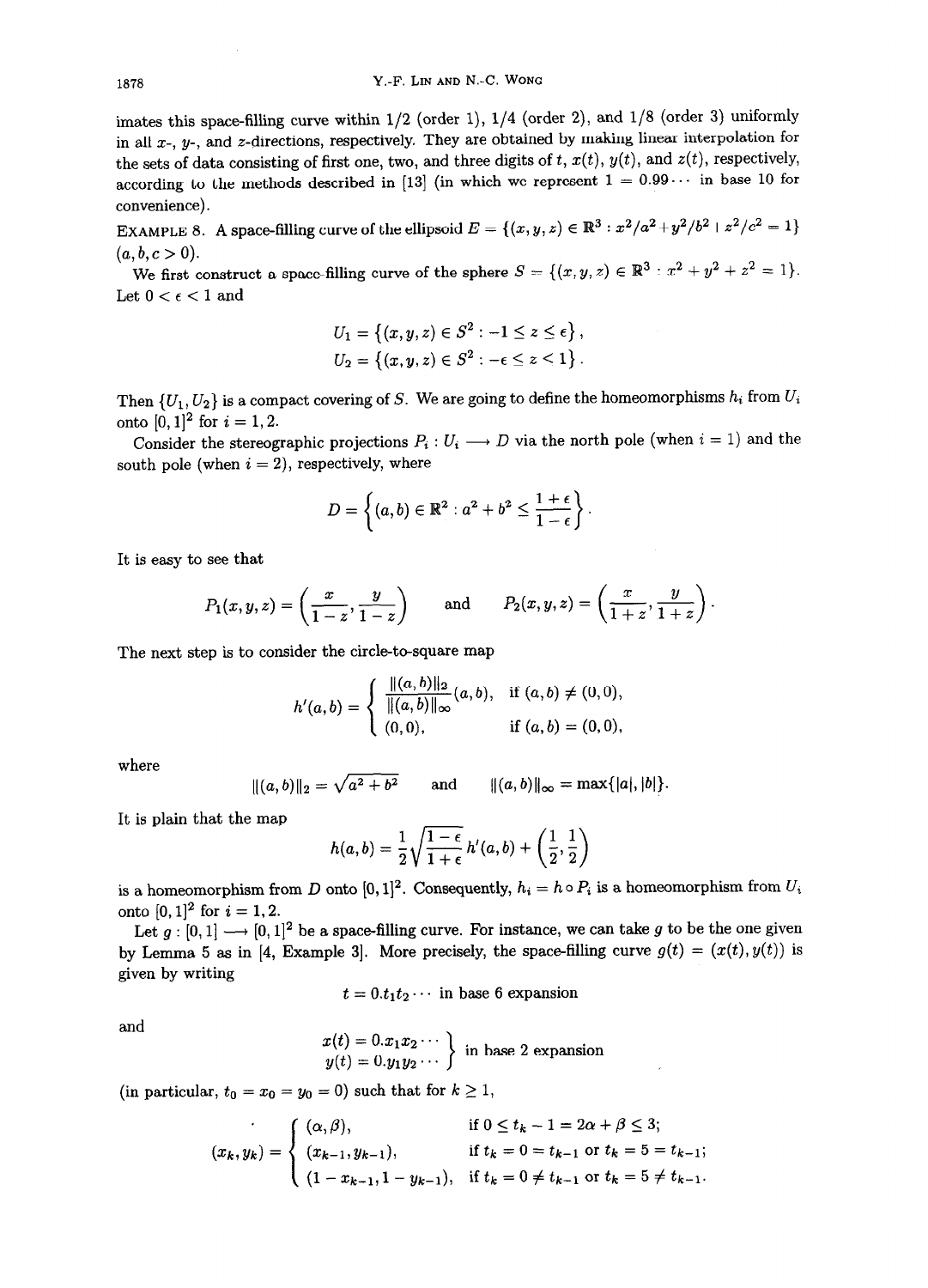Then  $g(A) = [0, 1]^2$  for the compact set  $A = \sum_{k=1}^{\infty} t_k/6^k : t_k = 1, 2, 3, 4, k = 1, 2, \ldots$  of Hausdorff dimension  $\log 4/\log 6$ . Moreover, q is one-to-one over the image of a dense subset of A. Let

$$
f_1: [0, 1/3] \to U_1
$$
 and  $f_2: [2/3, 1] \to U_2$ 

be defined by

$$
f_1(t) = h_1^{-1}(g(3t))
$$
 and  $f_2(t) = h_2^{-1}(g(3-3t)).$ 

Following the proof of Theorem 6, we observe that

$$
h_1f_1\left(\frac{1}{3}\right) = h_2f_2\left(\frac{2}{3}\right) = g(1) = (1,1) \in [0,1]^2, \qquad \left(\sqrt{\frac{1}{2}}, \sqrt{\frac{1}{2}}, 0\right) \in U_1 \cap U_2,
$$

and

$$
h_1\left(\sqrt{\frac{1}{2}},\sqrt{\frac{1}{2}},0\right)=h_2\left(\sqrt{\frac{1}{2}},\sqrt{\frac{1}{2}},0\right)=\left(\frac{1}{2}\sqrt{\frac{1-\epsilon}{1+\epsilon}}+\frac{1}{2},\frac{1}{2}\sqrt{\frac{1-\epsilon}{1+\epsilon}}+\frac{1}{2}\right)\in[0,1]^2.
$$

We can extend  $f_1$  from [0, 1/3] to [0, 1/2] and  $f_2$  from [2/3, 1] to [1/2, 1] by setting

$$
f_1\left(\frac{1}{3} + \lambda \frac{1}{6}\right) = h_1^{-1}\left((1-\lambda)\cdot 1 + \lambda\cdot \left(\frac{1}{2}\sqrt{\frac{1-\epsilon}{1+\epsilon}} + \frac{1}{2}\right), (1-\lambda)\cdot 1 + \lambda\cdot \left(\frac{1}{2}\sqrt{\frac{1-\epsilon}{1+\epsilon}} + \frac{1}{2}\right)\right)
$$

$$
= h_1^{-1}\left(1 - \frac{\lambda}{2} + \frac{\lambda}{2}\sqrt{\frac{1-\epsilon}{1+\epsilon}}, 1 - \frac{\lambda}{2} + \frac{\lambda}{2}\sqrt{\frac{1-\epsilon}{1+\epsilon}}\right),
$$

and similarly,

$$
f_2\left(\frac{2}{3}-\lambda\frac{1}{6}\right)=h_2^{-1}\left(1-\frac{\lambda}{2}+\frac{\lambda}{2}\sqrt{\frac{1-\epsilon}{1+\epsilon}},1-\frac{\lambda}{2}+\frac{\lambda}{2}\sqrt{\frac{1-\epsilon}{1+\epsilon}}\right)
$$

for  $0 \leq \lambda \leq 1$ . In this way,  $f_1(1/2) = f_2(1/2) = (\sqrt{1/2}, \sqrt{1/2}, 0)$  and we have a continuous map  $f = f_1 \cup f_2$  from [0, 1] onto S. Suppose

$$
f(t) = (x(t), y(t), z(t)), \quad \text{for } t \in [0, 1].
$$

Then, the map

$$
g(t) = (ax(t), by(t), cz(t))
$$

is a space-filling curve of the ellipsoid E. Moreover, g maps the  $(\log 4)/(\log 6)$ -dimensional compact set A onto E such that g is one-to-one over the image of a dense subset of A.



Figure 2. Approximating polygons of order 2(a), 3(b), 4(c), and 5(d) of the lower half of a space-filling curve of the ellipsoid  $x^2 + 4y^2 + 16z^2 = 1$ . These figures are generated by Mathematics version 3.0 in SUN SPARC20-712.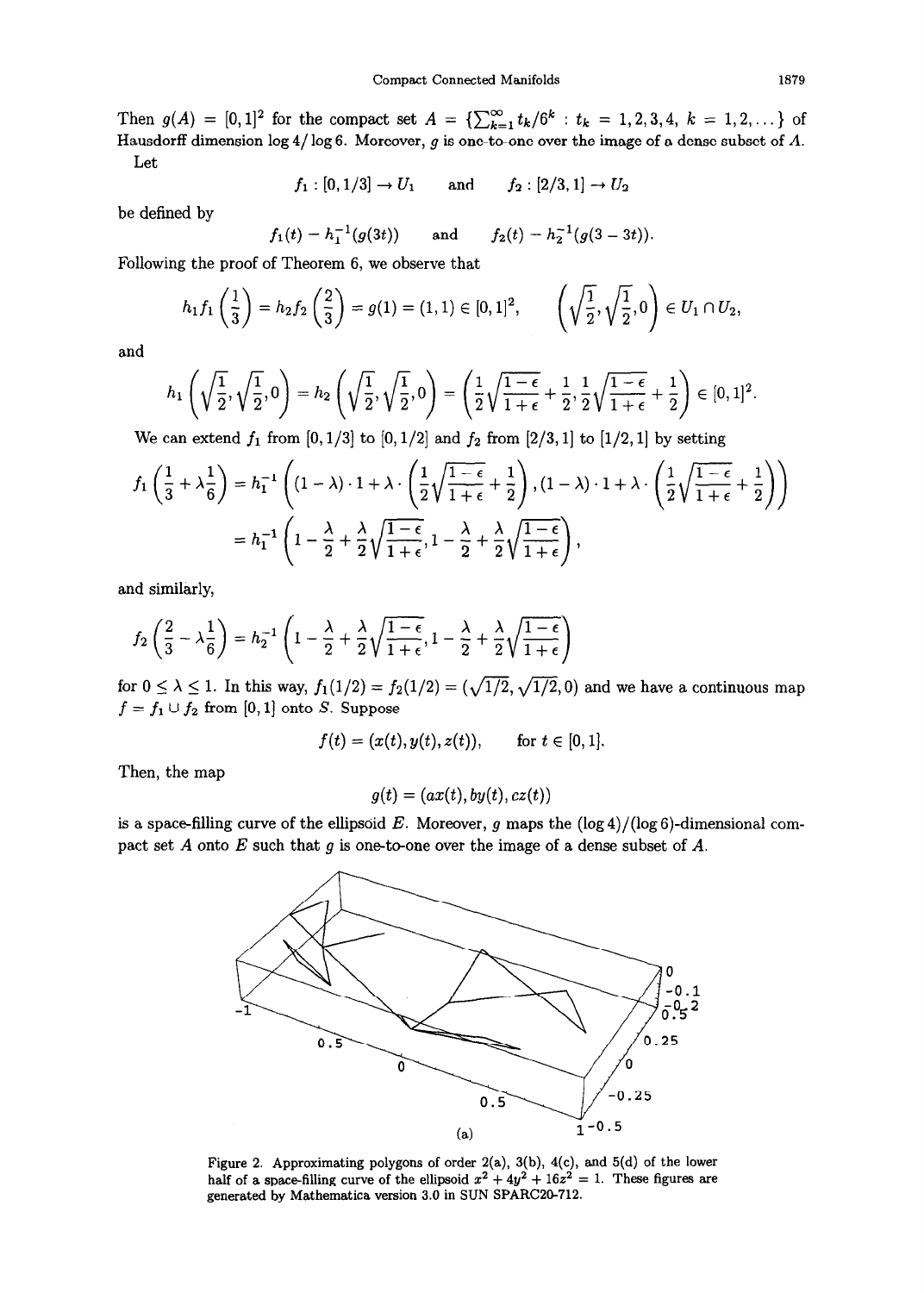

Figure 2. (cont.)

In Figure 2, we draw approximating polygons of g when  $a = 2b = 4c = 1$  and  $\epsilon = 0$  for demonstration. To make the picture more easily to be visualized, only the lower hemiellipsoid is shown. Note that setting  $\epsilon = 0$  (for simplicity) in this case is still good enough for our task (either by direct observation or arguing by uniformity).

## **REFERENCES**

- 1. H. Sagan, Space-Filling Curves, Universitext, Springer-Verlag, New York, (1994).
- 2. C. Bessaga and A. Pekzriski, Selected Topics in Infinite-Dimensional Topology, Polish Scientific, Warszawa, (1975).
- 3. J. Van Mill, Infinite-Dimensional Topology, North-Holland, (1988).